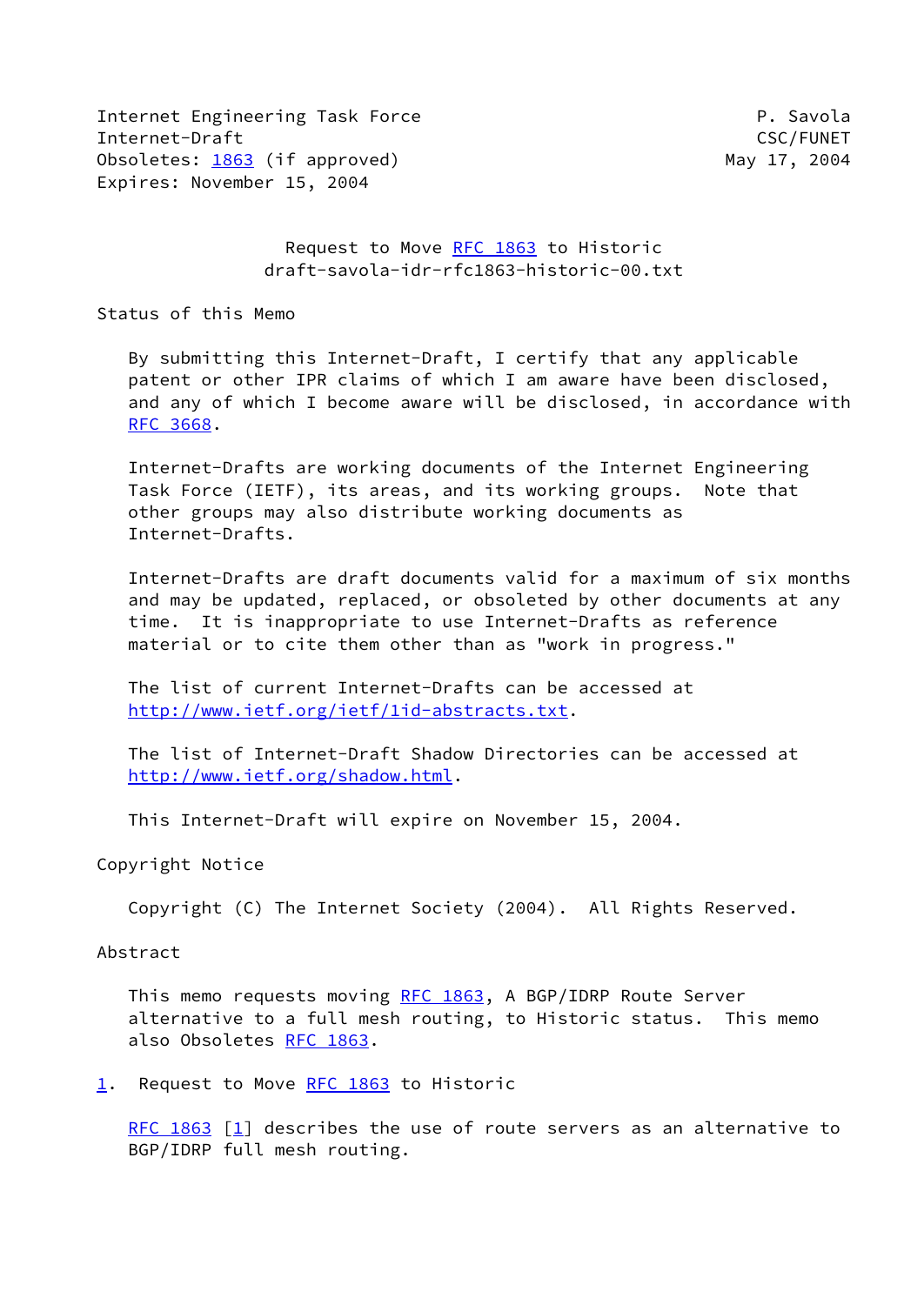Internet-Draft **RFC 1863** to Historic May 2004

 In the modern terminology, the term "route server" refers to a designated, normal BGP speaker set up for specific purposes such as data collection or retrieval; such route servers do not implement [RFC](https://datatracker.ietf.org/doc/pdf/rfc1863) [1863](https://datatracker.ietf.org/doc/pdf/rfc1863). For clarity, in the context of this document the term ["RFC](https://datatracker.ietf.org/doc/pdf/rfc1863) [1863](https://datatracker.ietf.org/doc/pdf/rfc1863) route server" is used to refer to a route server as specified in [RFC 1863](https://datatracker.ietf.org/doc/pdf/rfc1863).

Implementations of [RFC 1863](https://datatracker.ietf.org/doc/pdf/rfc1863) route servers do not exist, and are not used as an alternative to full mesh routing. Therefore the [RFC 1863](https://datatracker.ietf.org/doc/pdf/rfc1863) route server concept is considered extinct and [RFC 1863](https://datatracker.ietf.org/doc/pdf/rfc1863) is requested to be moved to Historic status.

 The most common technique as an alternative to full mesh routing is to use BGP route reflectors  $[2]$  $[2]$ . Conferedations  $[3]$  and/or dividing the autonomous system to multiple private AS numbers have also been used. IDRP itself has never been standardized by the IETF and can be considered obsolete.

 Other uses of (non-RFC1863) route servers, rather than as an alternative to full mesh routing as described by [RFC 1863](https://datatracker.ietf.org/doc/pdf/rfc1863), are expected to continue be used for multiple purposes, but are out of the scope of this memo.

<span id="page-1-2"></span>[2](#page-1-2). Acknowledgements

 Jeffrey Haas, John Scudder, Paul Jakma, and Yakov Rekhter provided useful background information for the creation of this memo.

<span id="page-1-3"></span>[3](#page-1-3). Security Considerations

Reclassifying [RFC 1863](https://datatracker.ietf.org/doc/pdf/rfc1863) has no security considerations.

- <span id="page-1-4"></span>[4](#page-1-4). References
- <span id="page-1-5"></span><span id="page-1-0"></span>[4.1](#page-1-5) Normative References
	- [1] Haskin, D., "A BGP/IDRP Route Server alternative to a full mesh routing", [RFC 1863,](https://datatracker.ietf.org/doc/pdf/rfc1863) October 1995.
- <span id="page-1-6"></span><span id="page-1-1"></span>[4.2](#page-1-6) Informative References
	- [2] Bates, T., Chandra, R. and E. Chen, "BGP Route Reflection An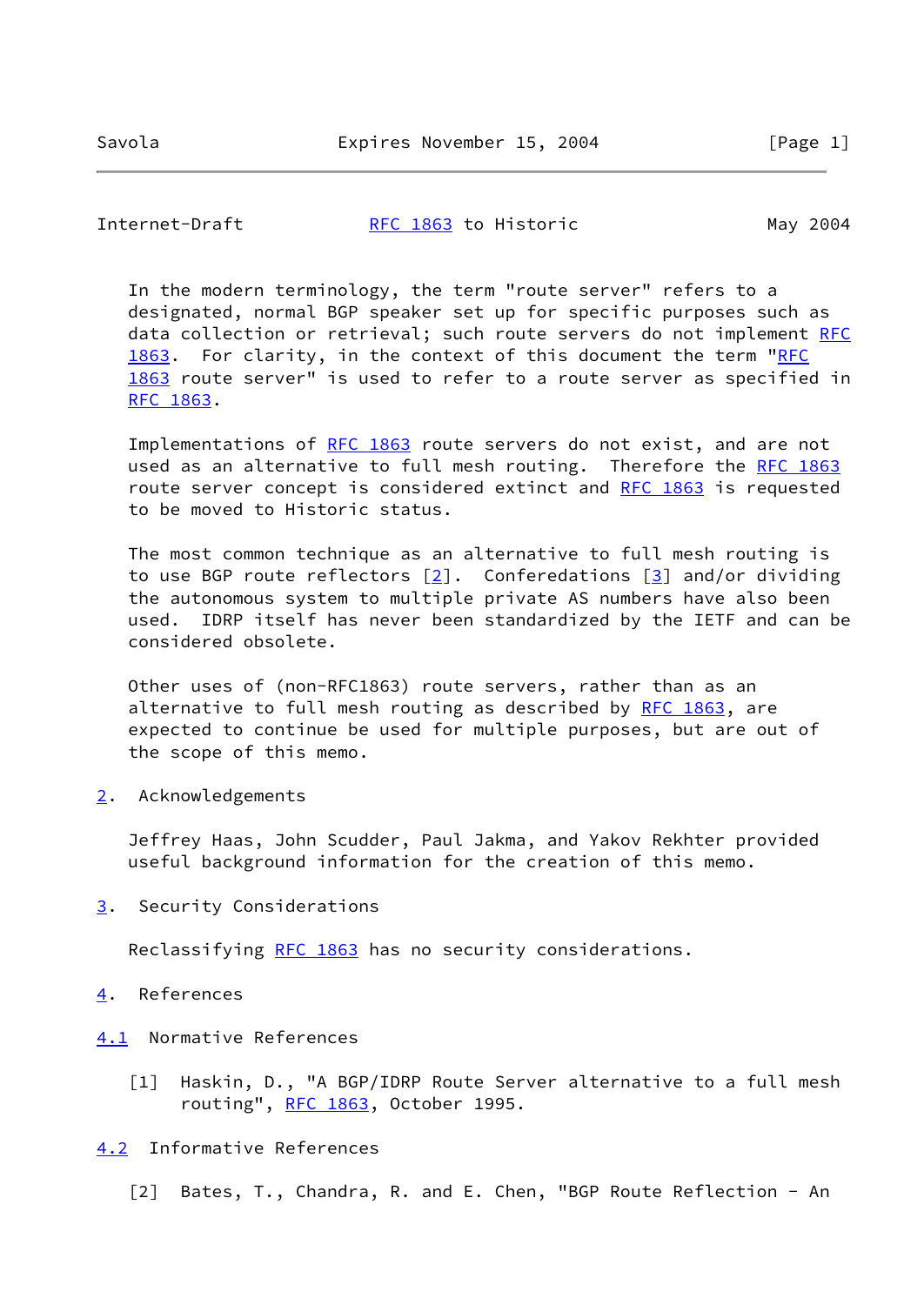Alternative to Full Mesh IBGP", [RFC 2796](https://datatracker.ietf.org/doc/pdf/rfc2796), April 2000.

<span id="page-2-0"></span> [3] Traina, P., McPherson, D. and J. Scudder, "Autonomous System Confederations for BGP", [RFC 3065](https://datatracker.ietf.org/doc/pdf/rfc3065), February 2001.

| Savola                    | Expires November 15, 2004 | [Page 2] |
|---------------------------|---------------------------|----------|
| Internet-Draft            | RFC 1863 to Historic      | May 2004 |
| Author's Address          |                           |          |
| Pekka Savola<br>CSC/FUNET |                           |          |
| Espoo<br>Finland          |                           |          |
| EMail: psavola@funet.fi   |                           |          |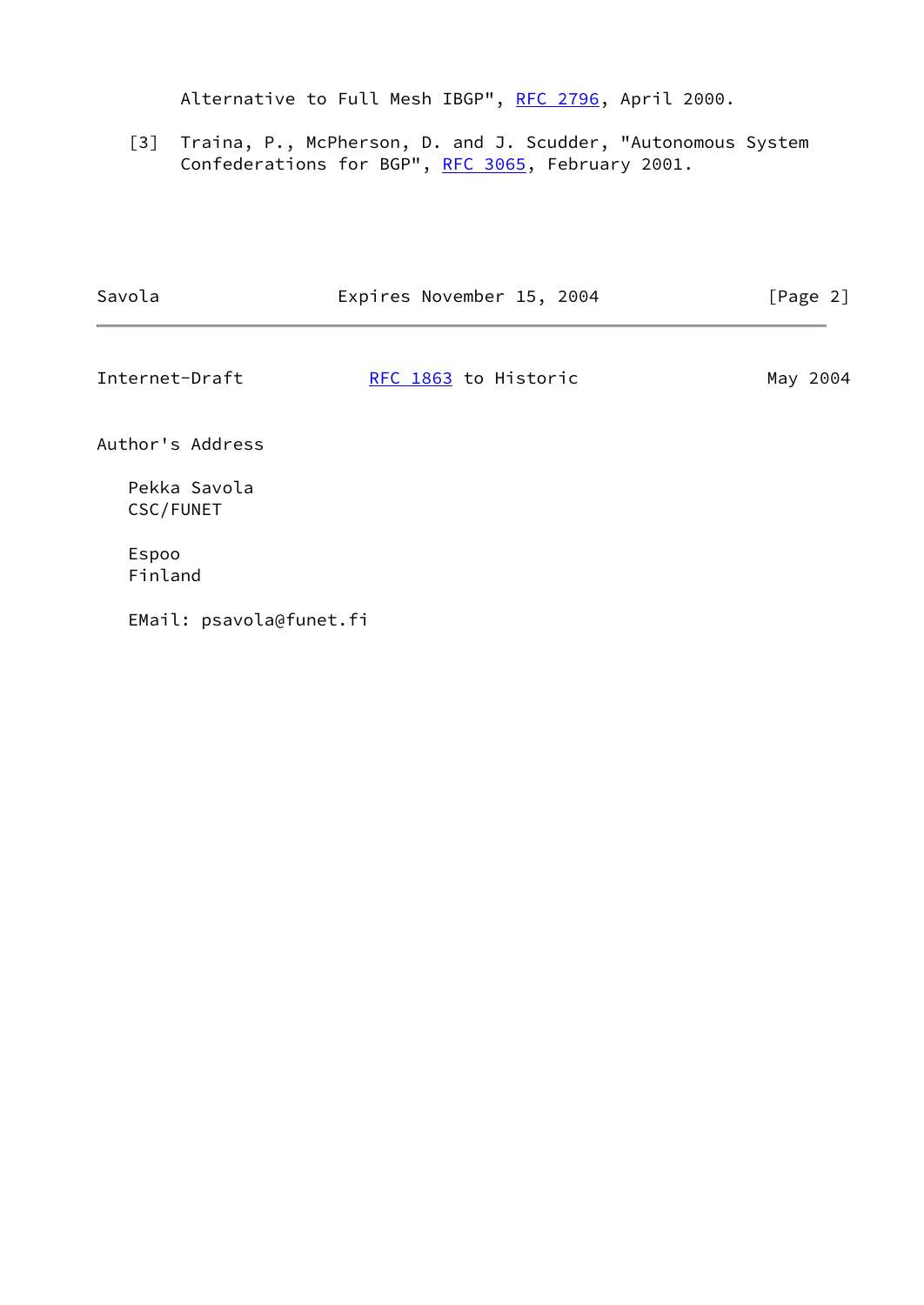Savola Expires November 15, 2004 [Page 3]

Internet-Draft [RFC 1863](https://datatracker.ietf.org/doc/pdf/rfc1863) to Historic May 2004

Intellectual Property Statement

 The IETF takes no position regarding the validity or scope of any Intellectual Property Rights or other rights that might be claimed to pertain to the implementation or use of the technology described in this document or the extent to which any license under such rights might or might not be available; nor does it represent that it has made any independent effort to identify any such rights. Information on the procedures with respect to rights in RFC documents can be found in [BCP 78](https://datatracker.ietf.org/doc/pdf/bcp78) and [BCP 79](https://datatracker.ietf.org/doc/pdf/bcp79).

 Copies of IPR disclosures made to the IETF Secretariat and any assurances of licenses to be made available, or the result of an attempt made to obtain a general license or permission for the use of such proprietary rights by implementers or users of this specification can be obtained from the IETF on-line IPR repository at <http://www.ietf.org/ipr>.

 The IETF invites any interested party to bring to its attention any copyrights, patents or patent applications, or other proprietary rights that may cover technology that may be required to implement this standard. Please address the information to the IETF at ietf-ipr@ietf.org.

Disclaimer of Validity

This document and the information contained herein are provided on an